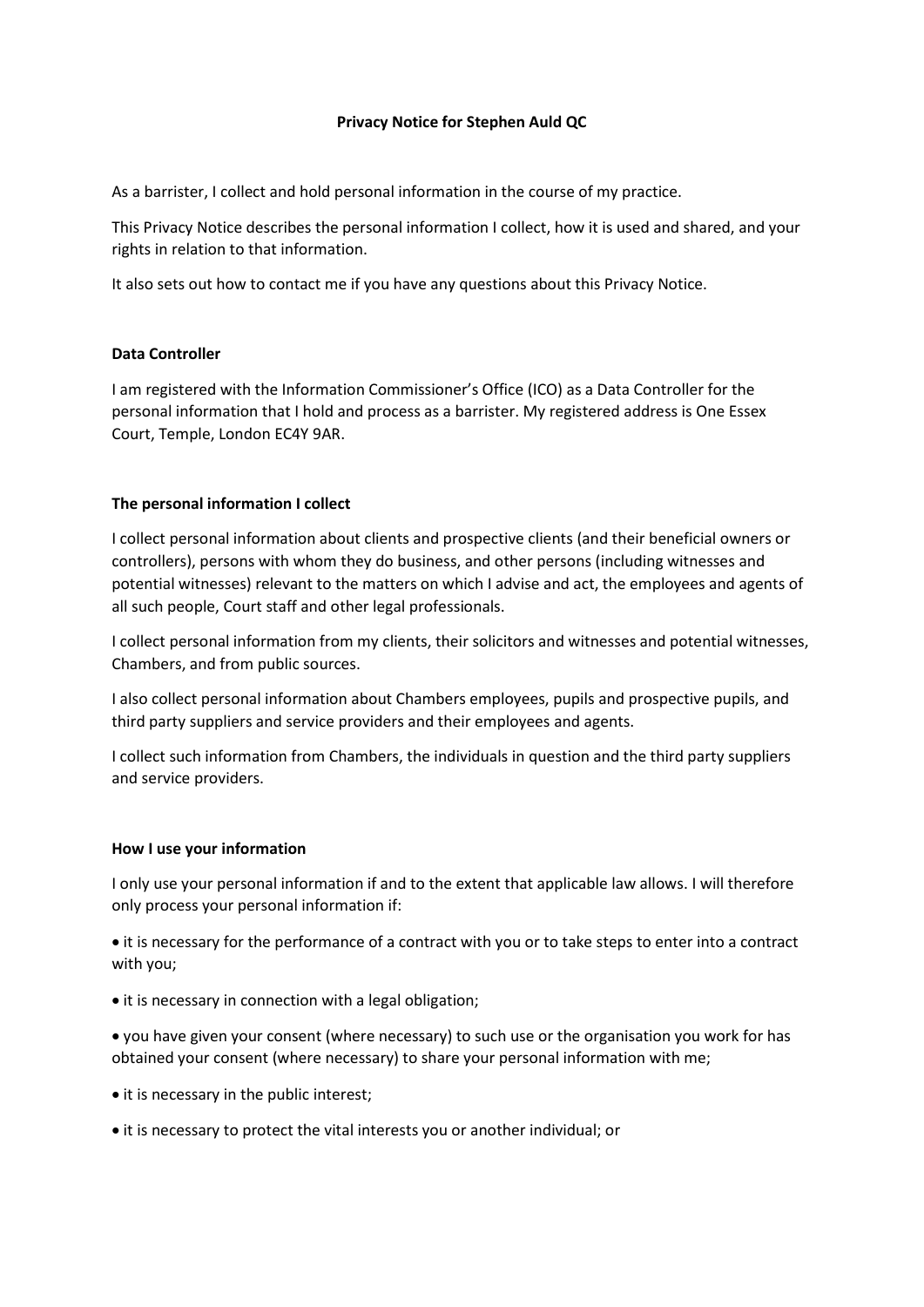if I (or a third party) have a legitimate interest which is not overridden by your interests or your rights and freedoms.

The legitimate interests for which I process personal data are as follows:

- providing legal advice and representation for my clients;
- the running of my practice, including carrying out administrative and operational processes;

 where required, complying with legal obligations to identify and verify the identity of my clients and their beneficial owners;

- maintain and develop my business relationship with solicitors and clients;
- communicate with you about news, updates and events;
- assist in training pupils and mini-pupils; and
- address any enquiries or complaints received from you.

I do not use automated decision-making in the processing of your personal data.

The data I collect and process includes current and historical personal information including your name and contact details, your organisation and employment history, details of allegations about you in connection with the matters on which I am instructed, which may include information about your age, sex, health, family and business relationships, religious belief and any criminal or regulatory record.

I may share your personal data with:

- my instructing solicitors
- pupils or mini pupils, under my training
- legal advisers acting for other parties involved in a case
- Chambers staff who provide administrative services

 third party suppliers of services for my practice, including technology suppliers providing software support

- my accountant
- regulatory or governmental authorities
- legal advisors in the event of a dispute or other legal matter
- Court officials and staff
- other third parties to meet my legal obligations
- any other party where I ask you and you consent to the sharing.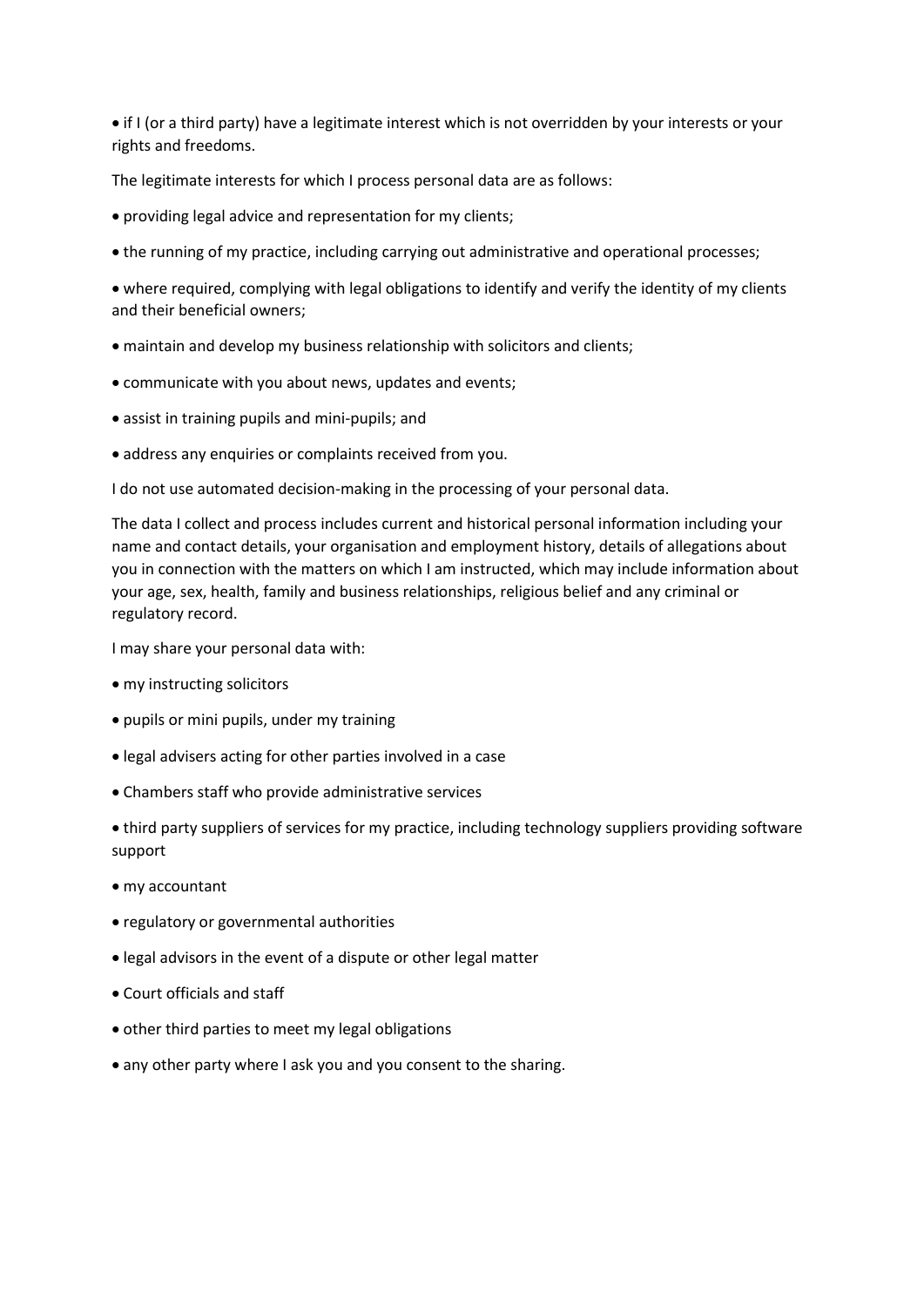#### How I may transfer your personal information internationally

The Data Protection Act 2018 imposes restrictions on the transfer of personal data outside the European Union (EU), to third countries or international organisations.

I have clients based outside the EU and am instructed in relation to litigation and arbitration being conducted outside the EU. I may therefore need to transfer your personal information outside the EU. Where I transfer your personal information outside the EU, I will take reasonable steps to ensure that it adequately protected. Transfers may be made where the European Commission has decided that a third country, a territory or one or more specific sectors in the third country, or an international organisation ensures an adequate level of protection.

The Data Protection Act 2018 permits the transfers of personal data outside the EU for certain specific situations. A transfer, or set of transfers, may be made where the transfer is:

made with the individual's informed consent;

 necessary for the performance of a contract between the individual and the organisation or for pre-contractual steps taken at the individual's request;

 necessary for the performance of a contract made in the interests of the individual between the controller and another person;

- necessary for important reasons of public interest;
- necessary for the establishment, exercise or defence of legal claims;

 necessary to protect the vital interests of the individual or other persons, where the individual is physically or legally incapable of giving consent; or

 made from a register which under English or EU law is intended to provide information to the public (and which is open to consultation by either the public in general or those able to show a legitimate interest in inspecting the register).

#### How long I retain your personal information

I will only retain your personal information for so long as is necessary for the purpose for which I collected it, including for the purposes of complying with any legal, regulatory or accounting requirements.

My Retention and Disposal Policy (copy available on request) details how long I hold data for and how I dispose of it when it no longer needs to be held. I will delete or anonymise your information at your request unless:

- there is an unresolved issue, such as claim or dispute;
- $\bullet$  I am legally required not to; or
- there are overriding legitimate business interests.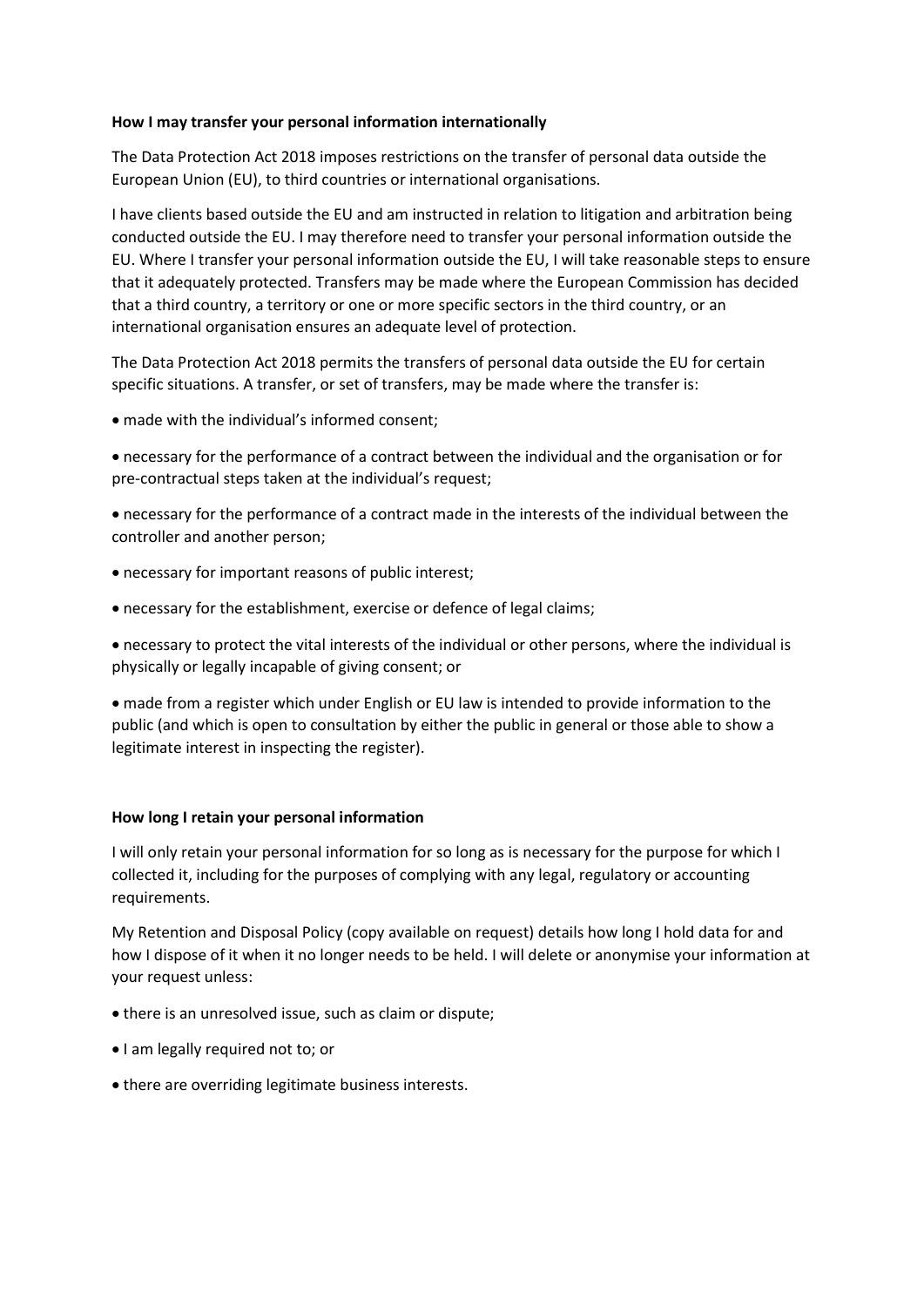### Your Rights

The Data Protection Act 2018 gives you specific rights around your personal information. For example, you have to be informed about the personal information I hold and what I use it for, you can ask for a copy of the personal information I hold about you, you can ask me to correct any inaccuracies with the personal information I hold, you can ask me to stop sending you direct mail, or emails, or in some circumstances ask me to stop processing your details.

Where I process your personal information as a result of your consent, you may withdraw your consent for such processing at any time, in which case I will no longer process your personal information for the purpose you originally agreed to unless I have another legitimate basis for doing so.

Finally, if I do something irregular or improper with your personal information you can seek compensation for any distress you are caused or loss you have incurred. You can find out more information from the ICO's website https://ico.org.uk/make-a-complaint/your-personalinformation-concerns/.

If you have any question or concern about how I deal with your personal information, please contact me. I hope to be able to resolve any question or concern you may have, but if not you may contact the Information Commissioner's Office, the UK supervisory authority for data protection issues, at www.ico.org.uk/concerns.

# Accessing and Correcting Your Information

You may request access to, correction of, or a copy of your information by contacting me at One Essex Court, Temple, London EC4Y 9AR and/or sauld@oeclaw.co.uk

#### Marketing Opt-Outs

You may opt out of receiving emails and other messages from my Chambers by following the instructions in those messages.

#### Cookies

 Cookies are small text files that are stored on your browser or device by websites, apps, online media, and advertisements.

The Chambers website use cookies to:

- validate users
- remember user preferences and settings
- improve the user experience
- determine frequency of accessing our content
- measure the effectiveness of advertising campaigns;